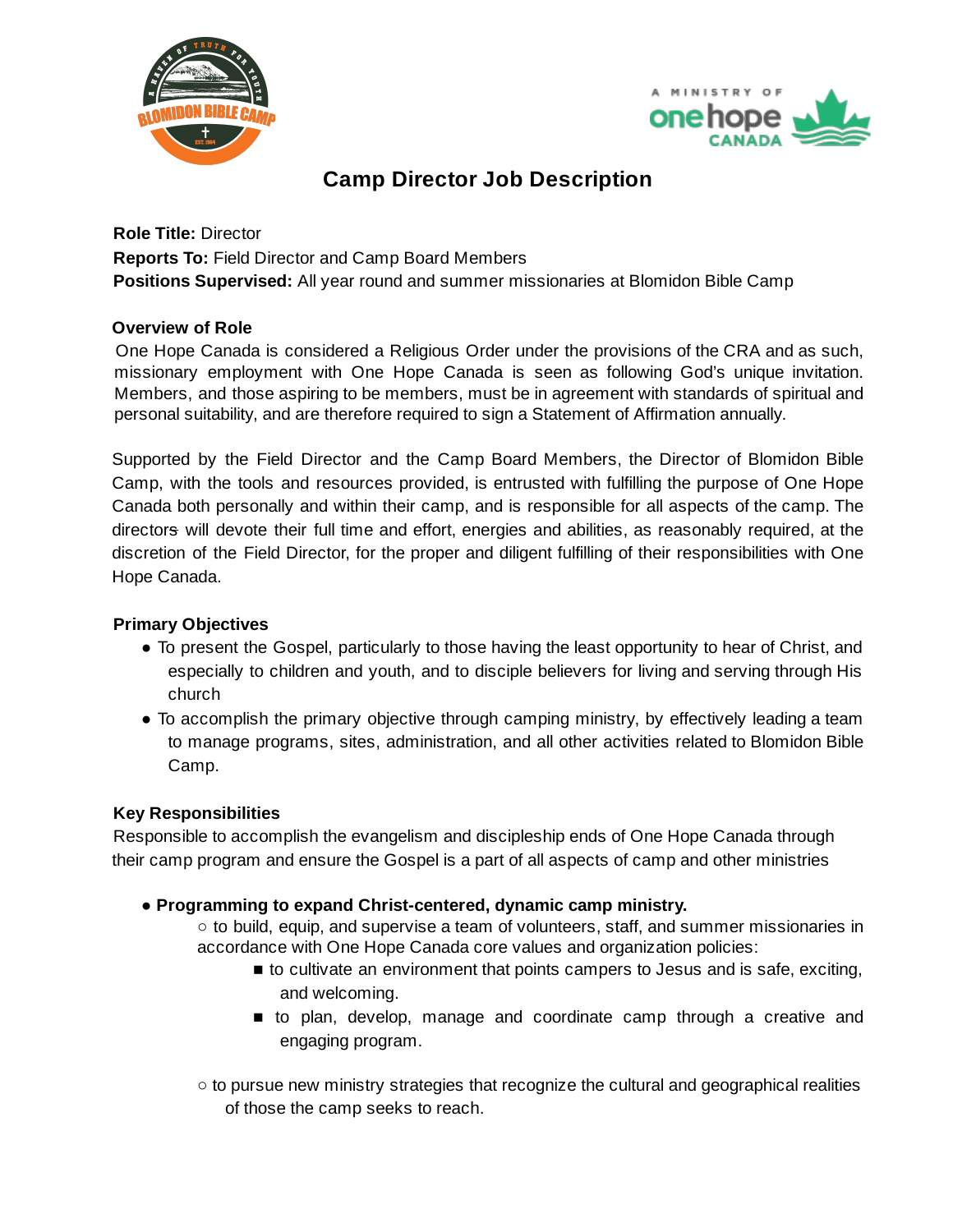### **● Communications that enhance the camp's presence in the community.**

- To expand upon existing and develop new presence in local churches through a variety of effective, and regular methods of communication to promote the camp, and to learn from and partner with the church for effective regional ministry.
- Oversee the maintenance of an engaging online presence.
- Ensuring ongoing contact with campers, summer missionaries, and alumni.
- Creative community interaction.

### **● Administrative process to sustain a healthy and well-ordered camp environment:**

- **○** Ensure adequate systems and procedures are implemented for all camp activities.
	- Risk Assessment
	- Security
	- Health and Safety
	- Registration
- Ensure compliance with provincial and federal legislation.
- **○** Ensure all required records and reports are maintained in a secure location and that all required reporting is completed on time.
- **Financial sustainability to advance the ministry to accomplish greater gospel work.**
	- Work with the camp board to develop and manage the camp budget, ensuring fiscal management and controls are in place and followed.
	- Promote and manage rental opportunities.
	- Ensure financials are communicated with the Treasurer.
	- Ensure adequate income to sustain the programs, ministry and wages through:
		- Responsible spending
		- Helping the board lead effective fundraising projects.
		- Maintaining and creating fiscally responsible ministry initiatives.
		- Cultivating good relationships with current and potential donors.
- **● Property management for optimal use and maintenance of the camp's infrastructure.**
	- Oversee maintenance and new projects to ensure the property is safe and well-kept in appearance and function.
	- Develop ways to cultivate the property to be better used to accomplish the camp's purpose.
	- $\circ$  Monitor all aspects of the camp ministry to ensure risk management and safety procedures are in place.

○ Develop a system to oversee guest groups/rentals with hospitality and integrity to ensure experiences are mutually beneficial for both the camp and the groups.